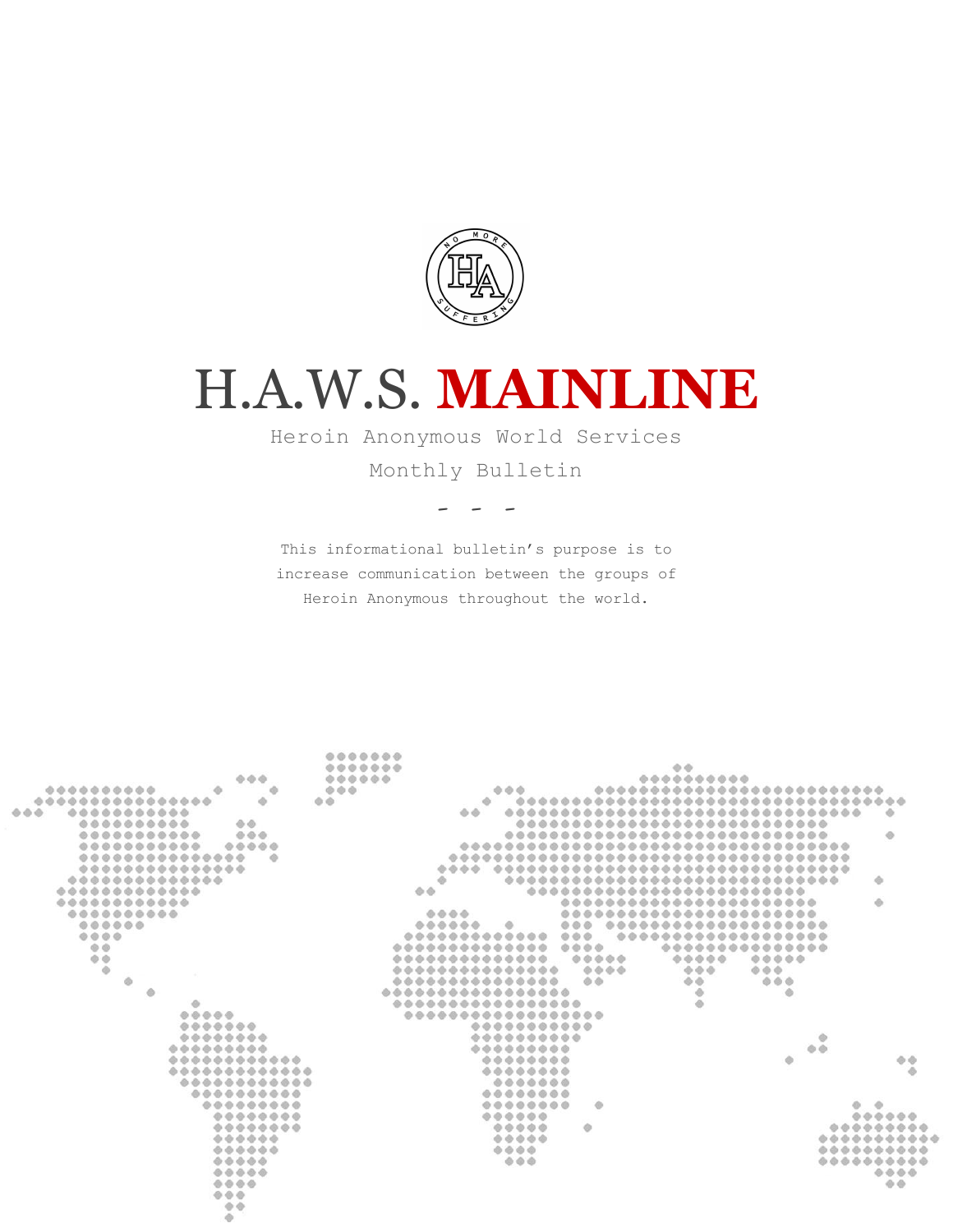## MAY **2022** ISSUE



*Photo by: Xhulio Selenica*

### H.A.W.S.O.B. UPDATE

#### **Latest news from our World Service Office Board**

Here is some information to help you stay up to date with all things Heroin Anonymous. For those of you Mainline subscribers that are new, the HAWS board is compiled primarily of HA members who meet monthly to tend to HA business throughout the year.

**Contact The Mainline Bulletin:**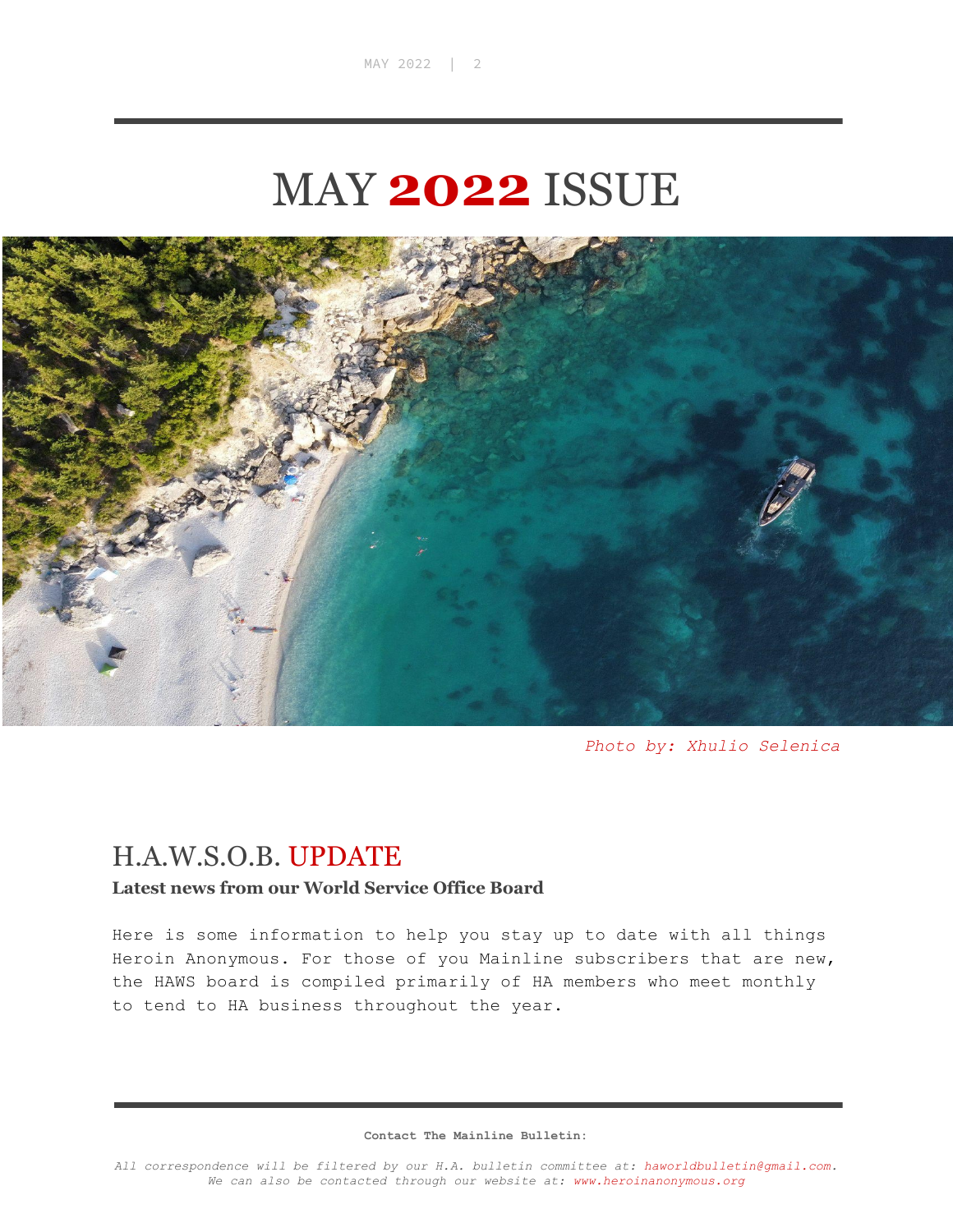The HAWS board is continuing to work with the world conference committees to prepare for the HA World Service Conference in Phoenix, AZ in July this summer. Speaking of conference… registration for the conference is live on the HA website under the conference tab! If you plan on attending, you may now register and book a room.

Got questions about chips and literature? What about a hope to speak with the HA world service Public Information chair? Looking to reach out to anyone on the HAWS board from trustee to advisor? Well lucky for you, we are unveiling some fresh, new, and official emails for all of these positions. I'll update you all next month when the email addresses will be live and on the contact page of our [HeroinAnonymous.org](https://heroinanonymous.org/) website.

Do you love HA and talking to HA members? Well, look no further for a service opportunity: The Outreach Committee is reaching out to new and small HA areas around the country to build connection, unity, and provide support when needed. If this sounds exciting to you, email [HAWSOutreach@HeroinAnonymous.org](mailto:HAWSOutreach@HeroinAnonymous.org) to get more information!

Speaking of Outreach, our committee works to keep the meeting list on the world website accurate. Please check your homegroup or any meetings in your area's information on the website for accuracy and if there are any discrepancies (time, date, location, contact info, etc.) email [HAWSwebmaster@gmail.com](mailto:HAWSwebmaster@gmail.com) to correct it.

The HAWS PI Committee will be hosting their first ever open house to better help you and your group spread HA's message in your community and help your groups and areas grow. **Open House will be on Zoom June 12th at 6pm EST. Meeting ID: 896 2991 3279 Password: HAPI.**

Are you a service work junkie? Do you nerd out on 12-step Traditions and Concepts instead of finding them dull and depressing? Do you want to be a part of making sure that HA is here for years to come? Then service with the HAWS board may be right for YOU!

#### **Contact The Mainline Bulletin:**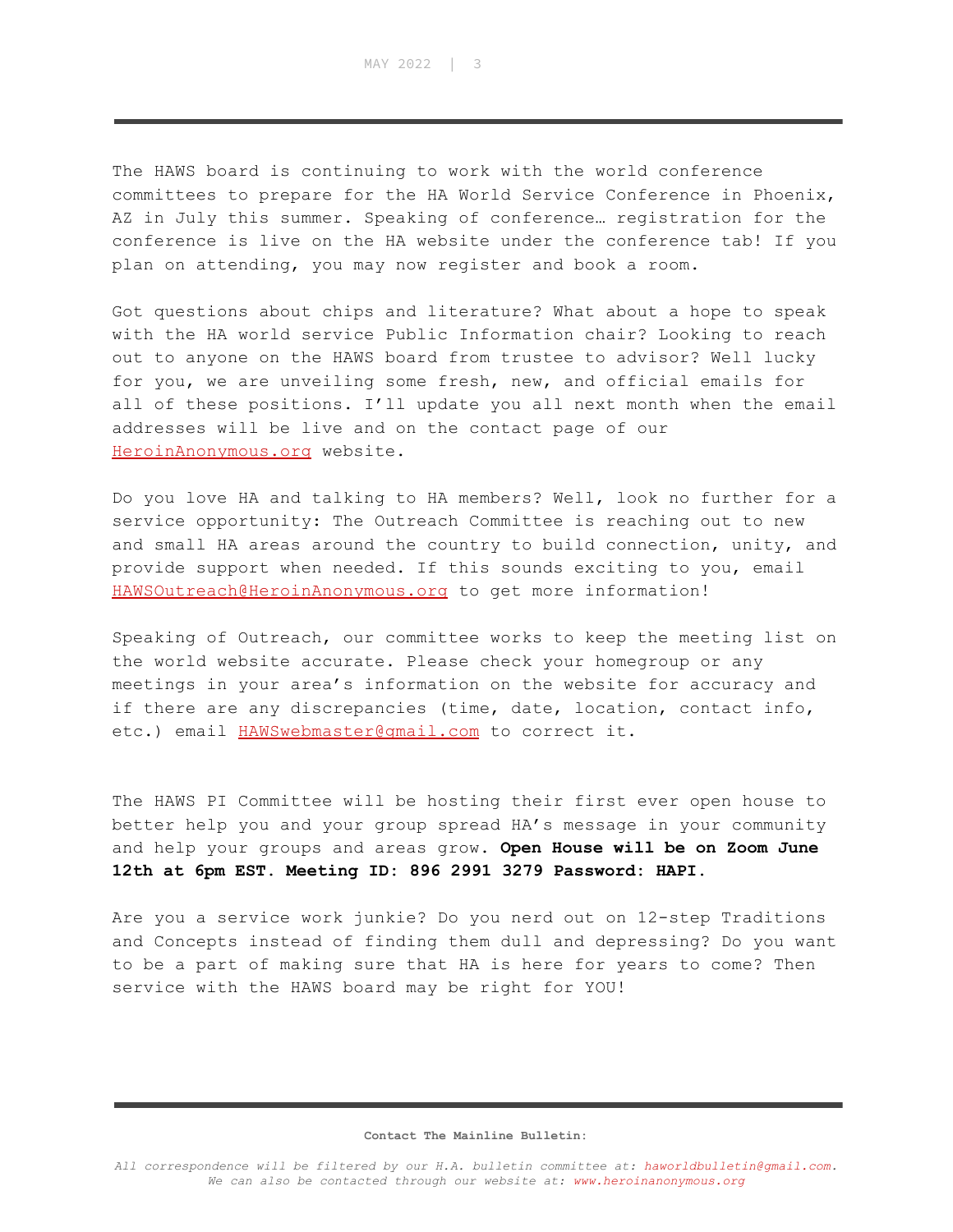Our nominations committee is continuing to screen applications, interview, and recommend candidates to join the board. We are accepting applications for the following position:

- **At-large Voting Member:** This position is for new members to the board. The sole function of this position is to show up and help us to discuss and vote on decisions. Eventually these members join other committees and may be asked to fill other roles.
- **Non-Heroin Addict Advisor:** This is someone who is not a member of HA. They may be an expert in recovery fellowships, non-profits, or possess various business skills that they wish to volunteer for the good of HA.

If you are interested, please send service resumes, references, and inquiries to: [hawssecretary@gmail.com](mailto:hawssecretary@gmail.com)

In loving service,

Anna A., HAWS Outreach Chair

 $- - - x$ 

## H&I WORKS IN CONNECTICUT

**Personal Story: Dean D. - New Milford, CT**

On November 13th, 2021, I was fresh out of detox and entered a rehab in Danbury, CT. From the moment I got to the facility, I couldn't stop crying as I thought of my brother David. The only time I had been there was to visit him back in 2018.

November 13th was not only my brother's birthday, but my new sobriety date. He had succumbed to alcoholism the year prior. Being spiritually bankrupt, I couldn't quite grasp it at the time, but God was working in my life then.

#### **Contact The Mainline Bulletin:**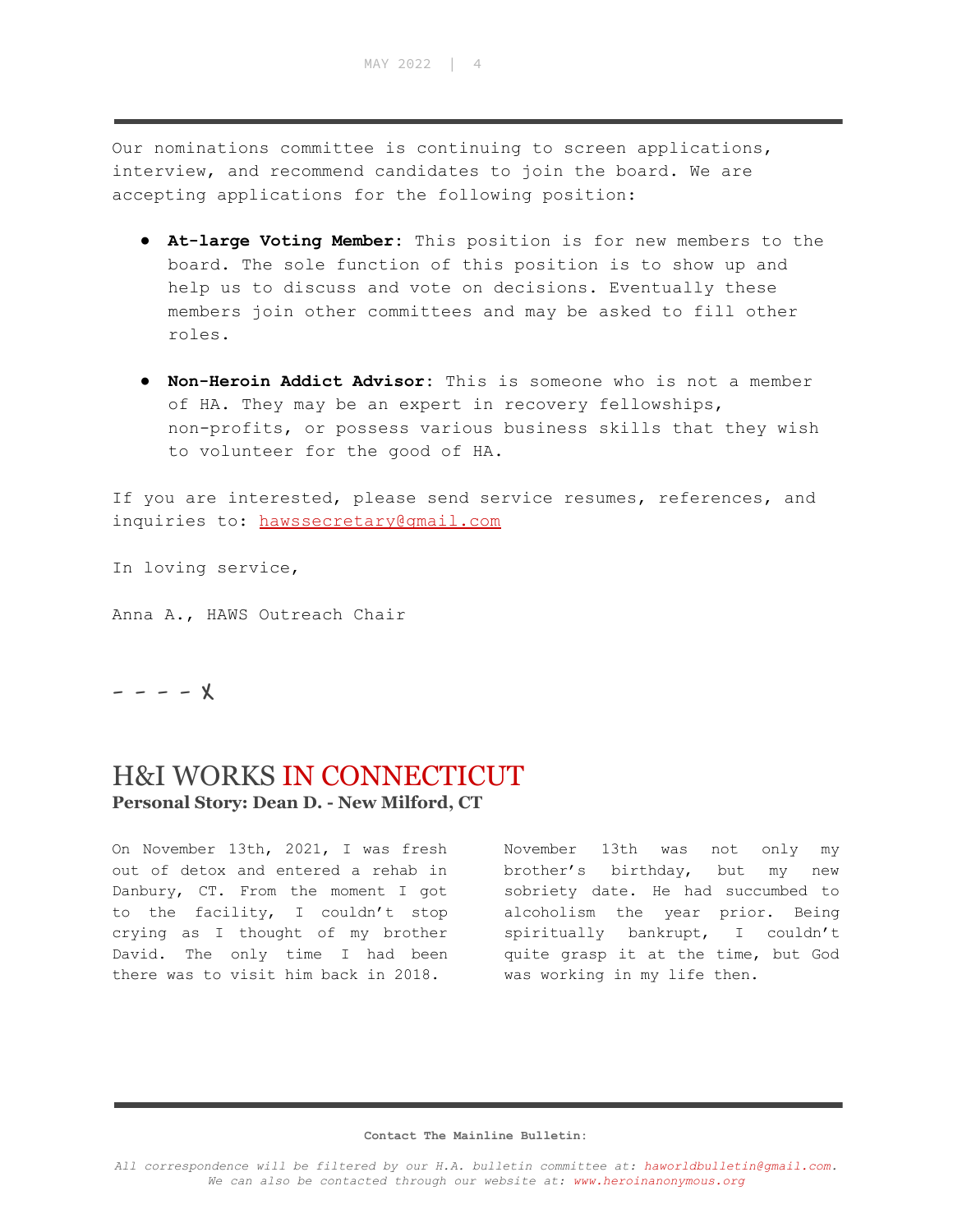Later that night, lying wide awake on the top bunk, tossing and turning in a cold sweat as I tried to sleep, I couldn't help but obsess about drinking hand sanitizer to relieve my withdrawal symptoms. My mind raced, full of fear and terror as I reflected on where heroin had taken me. In a state of pure hopelessness and desperation, I got on my knees and prayed for God to help me get through the night.

The next day, the clients were talking about how these men brought an H.A. meeting into the rehab on Sundays. "H.A.?" I thought. I'd never heard of it. I sat in the living room, sick as a dog, waiting to see what this was all about. Two men walked in confidently with Big Books in tow and their heads held high. They had that glimmer in their eye and seemed happy and content. I knew at that moment that I wanted what they had and was willing to do whatever it took to get it.

I can vividly remember the first time I said those words out loud. "Hi, my name's Dean and I'm a heroin addict." I spent 5 years in A.A. introducing myself as an alcoholic, despite never having a drinking problem. I would share about "drinking" when I was really talking about my struggles with heroin addiction. I never quite felt a part of the group and felt like no one knew what I was going through after each relapse.

I knew I had to do something different this time. The more I looked around for the men that had what I wanted, the more I realized they all talked about the program as outlined in the Big Book. It wasn't long before I found a sponsor and we immediately got to work. One night after a meeting, while talking to my sponsor, I proclaimed, "I need to do a 4th step." He agreed, and with two weeks sober I started to write. I knew the sober house I wanted to go to before I even entered rehab.

As "luck" would have it, the manager was also a member of Heroin Anonymous. The more I got to know him, the more I began to respect him and his experience with the 12 steps, and his passion for H.A. I had never heard the words "singleness of purpose" and the more he explained why the Fellowship of H.A. was for me, the more interested I became.

One Thursday night, we went to our home group "Right Side of the Tracks" in Danbury, CT. It was the greatest experience to finally be able to talk openly about my heroin addiction. We could laugh at the crazy things we did in active addiction, things that only another heroin addict would understand. We had recovered from a hopeless state of mind and body. It was truly a gift to finally identify with others who were living in the solution.

#### **Contact The Mainline Bulletin:**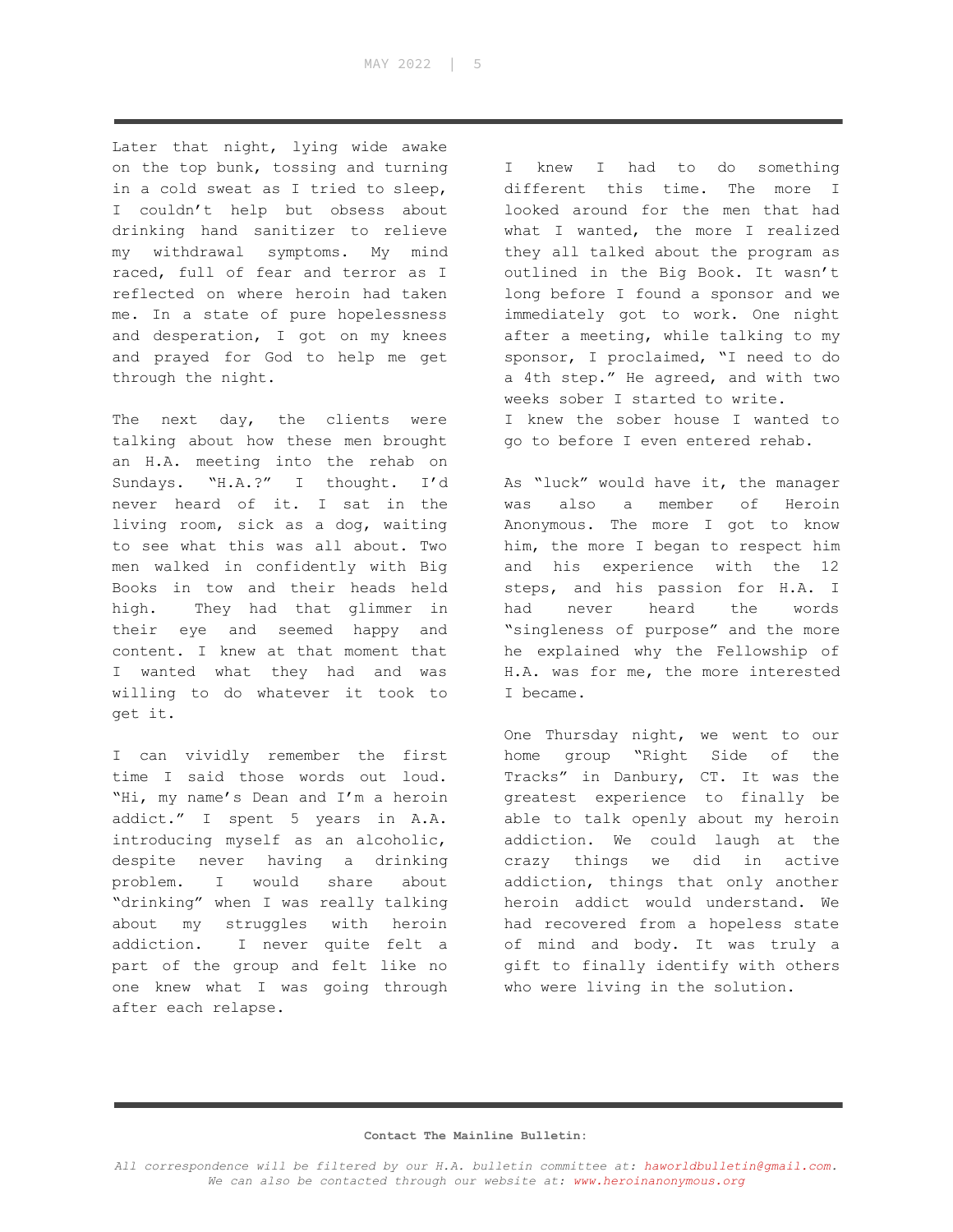Every Friday night we drive down to West Haven, CT, to another group called "A Way Out". It's truly a blessing to be surrounded by like-minded people who have a passion for seeing the Fellowship grow in Connecticut. I've grown close to some of these people and have learned more than I could've ever imagined. Often, the group will go out for dinner afterwards; the camaraderie is unlike anything I've experienced.

I personally know two other members who found their way into H.A. as the

result of an H&I meeting, one of whom I was in the rehab facility with. February 13th was a powerful day for me. Not only did I celebrate 90 days of sobriety, but it was also the 2-year anniversary of my brother's death. I truly believe I wouldn't be where I am today if it weren't for those two men that walked into the rehab that Sunday night. I found my purpose here in Heroin Anonymous and I'll keep coming back!

-Dean D.

$$
---\times
$$

### RECOVERY FINALLY MADE SENSE

**Tradition Twist: Alex M.- Seattle, WA**

Tradition 5: "Each group has but one primary purpose–to carry its message to the heroin addict who still suffers."

The Heroin Addict who still suffers is a heroin addict without a solution, in or out of active addiction. There are many people who come in and out of the rooms of Heroin Anonymous who don't know what

the solution is, or truly even understand the problem, and it is the primary purpose of the group to transmit that message.

My name is Alex, and I am a heroin addict. I have been clean and sober since September 13, 2014. I was an addict long before I ever tried heroin, but the day that I did it became my drug of choice. It took me

#### **Contact The Mainline Bulletin:**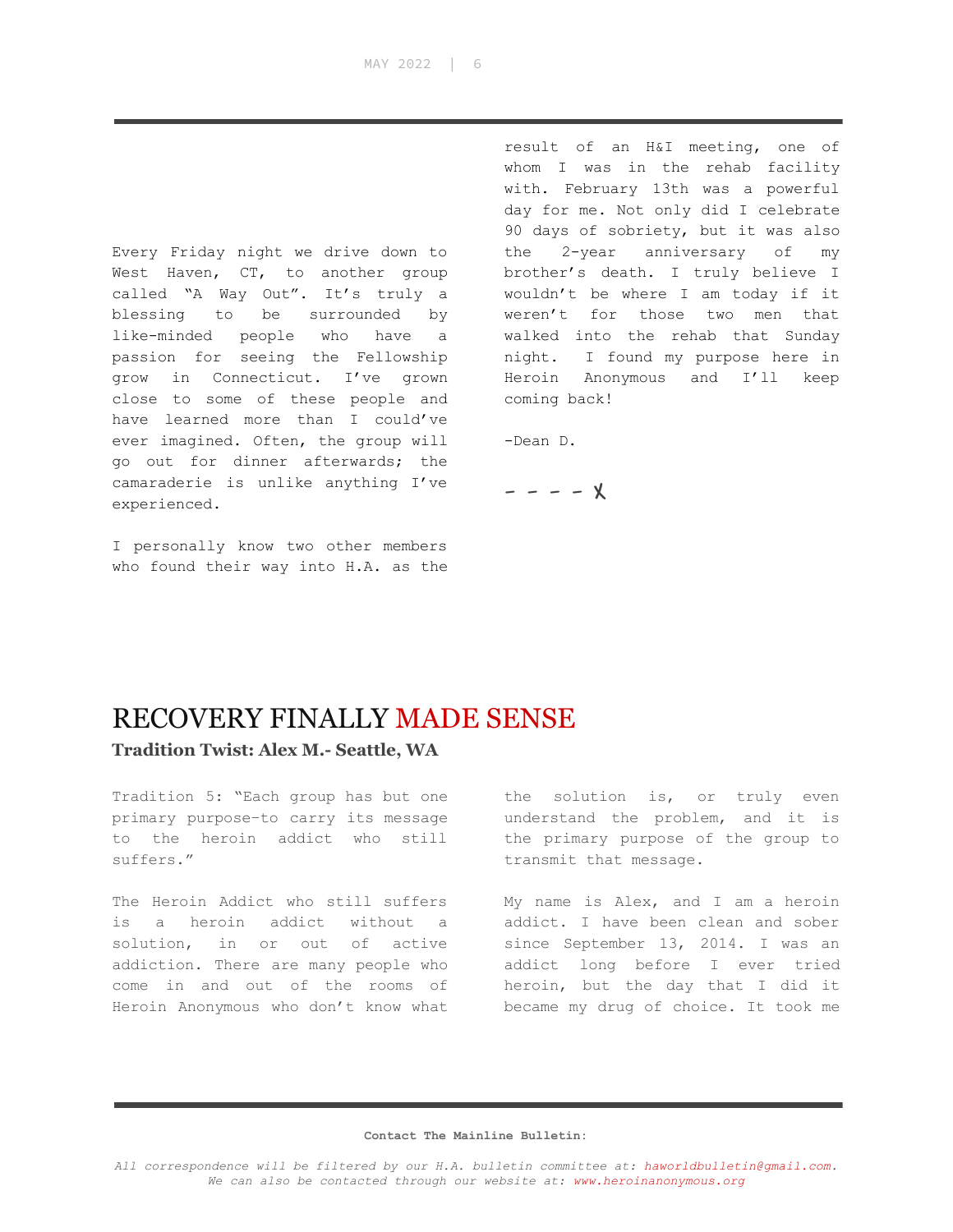MAY 2022 | 7

a really long time to find the rooms, and then once I did it took me a really long time to figure out how to stay sober. I was in and out of other fellowships for years, and it wasn't until I got involved with Heroin Anonymous that I was able to achieve long-term sobriety.

The disease of addiction is not a substance, it's a physical allergy, and a mental obsession. No matter what a person's drug of choice is, it's the same disease, and the same solution. So why was I unable to stay sober until I found HA? Because along with addiction to heroin, and other opiates, comes a certain lifestyle that can hardly be understood by anyone who has not experienced it. I am more equipped to help another heroin addict who has had the same experiences with addiction that I have because we are similar people. I am also more equipped to win over the confidence of, and carry the message of HA to, another heroin addict rather than someone who is unfamiliar with heroin addiction.

Once I found HA, recovery finally started to make sense. I could be myself in HA, and didn't have to try to conform to any non-heroin addicts standards. I could share freely about the things I had done and been through without having to worry about shocking anyone. I was finally able to hear, and understand the message. I began to understand my disease, and the original program of

recovery finally began to make sense. When I replace the word alcohol with heroin I am able to see that what we are doing in HA with heroin addicts is exactly what Bill, Bob, and the first 100 men and women did with alcoholics. I can see that it worked so well for them because they were all alcoholics, similar people, similar lifestyles, and they had singleness of purpose. They carried their message into hospitals and sanitariums, the same way we carry ours into jails, detoxes, and treatment centers.

I have no interest in going to other fellowships, or carrying the message of HA to non-heroin addicts because, due to my own personal experience, I believe in singleness of purpose, and I believe that there are people better off to do those things. I have found my home in HA, as well as my purpose. Heroin Anonymous unquestionably saved my life, and so now it is my responsibility to pass this gift that is the message of HA to the heroin addict who still suffers so that it can save theirs, too.

-Alex M.

- - - - X

#### **Contact The Mainline Bulletin:**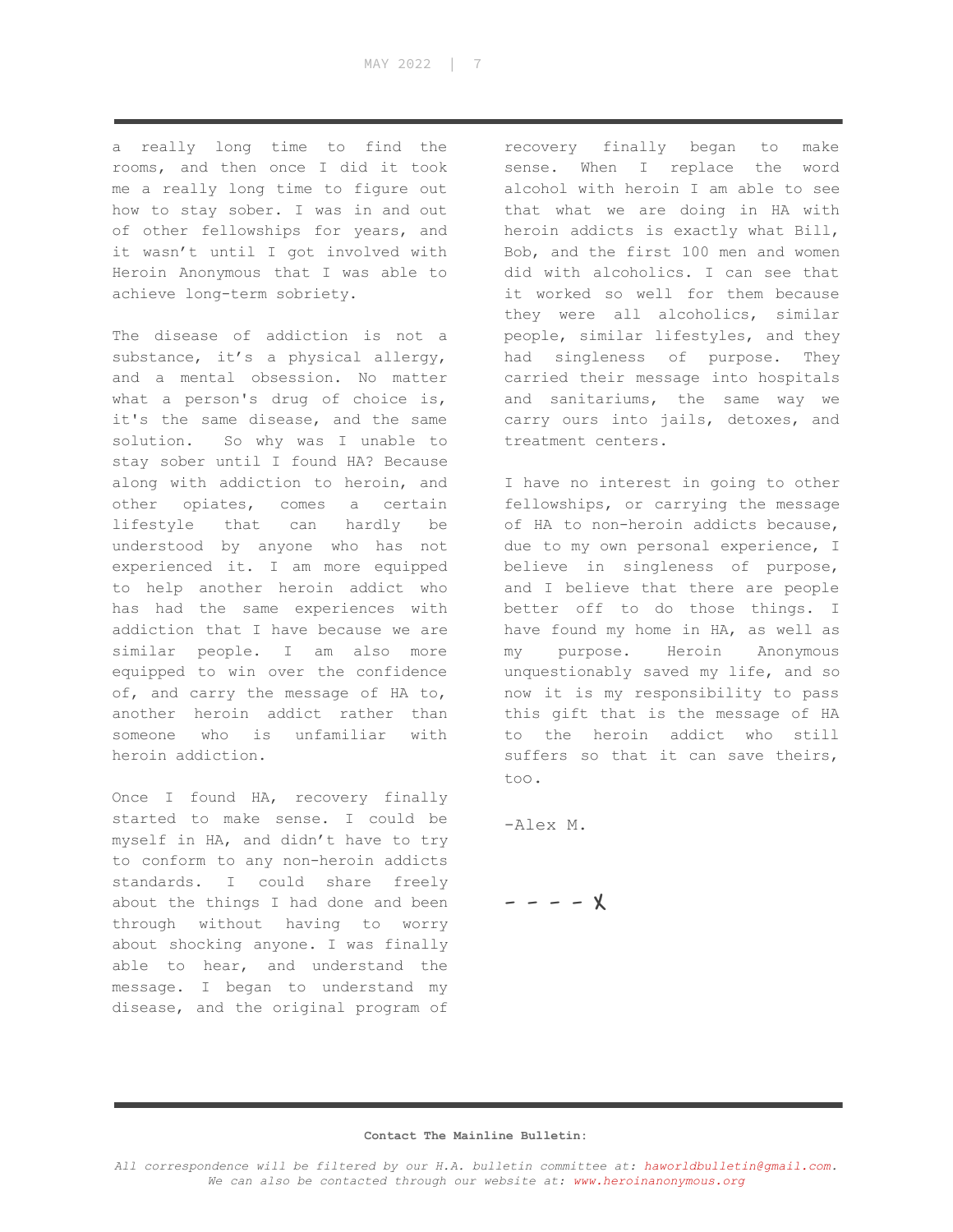## CHOOSING OUR FEARLESS LEADERS

**Concepts Column: Pat B. - Rochester, NY**

Hey there Mainliners!

I am writing this article on the afternoon of 5/16/22; today is my ten-year anniversary of being sober.

I want to start out by saying how grateful I am for the fellowship of Heroin Anonymous. We started the first HA meetings in Rochester, NY when I was about 5 years sober. The year after HA came to my city, my life got incredibly difficult. Family illnesses, along with a few self-imposed interpersonal crises led me to an emotional bottom I did not know was possible. Looking back, I can say without a shadow of a doubt that becoming involved in Heroin Anonymous saved my life. I had been active, but stale, in another fellowship and had it not been for the massive excitement and call to service in building our local fellowship, I would have slipped away and used. Thank you all for my life.

This is a good segue into our discussion about Concept 9, which states: "Good service leaders, together with sound and appropriate methods of choosing them are at all

levels indispensable for our future functioning and safety." Now this might be super confusing since we are often told that "no one is in charge of HA, we have no boss, only the Group Conscience!" Well, this is only half true…It is often said that the 12 Concepts are an extension of Tradition Two, which says that the Group Conscience is our ultimate authority, but we DO have leaders and they are really our trusted servants.

What this concept means to me is that we are led by example in HA, whether it's a sponsor showing us how to walk through the steps, a secretary making sure a meeting is run in a fair and timely manner or a delegate traveling across the country to make sure my homegroup's voice is heard at the conference.

Someone needs to step up to the plate and we need them to be the best person for the job, our lives and the lives of unborn addicts may depend on it. Bill W., AA's founder, wrote an article titled "Leadership In AA: Ever A Vital Need". I would highly suggest checking it out, but I will summarize it a little…

#### **Contact The Mainline Bulletin:**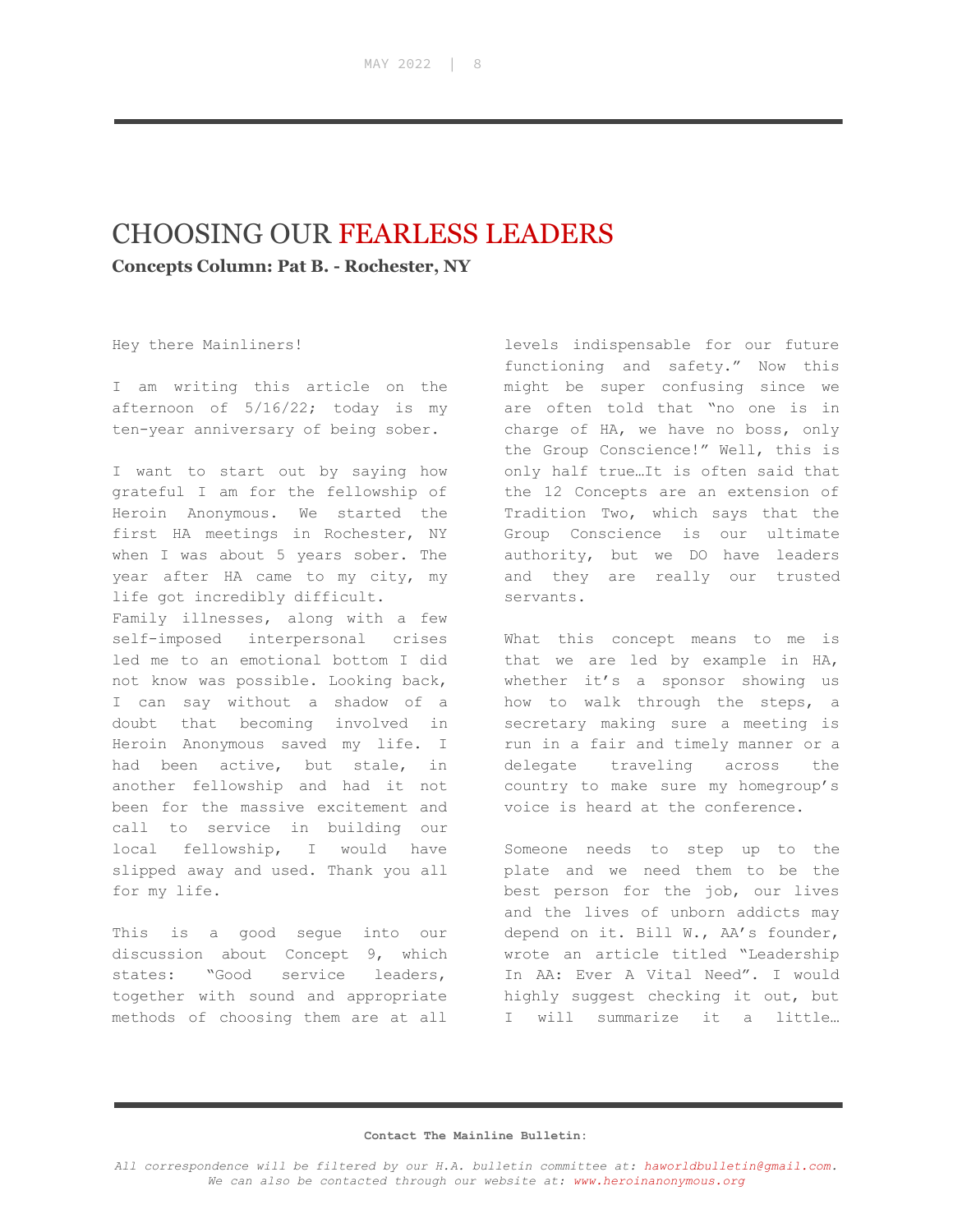Essentially a good leader in Heroin Anonymous is someone who is well, emotionally sober, practical, forward thinking, level headed and fair.

Now am I saying that we can't let anyone who is rough around the edges hold a service position? Absolutely not. What I believe this concept implies is that we should use our votes in the Group Conscience to select the best possible person for each position. We select someone with reliable transportation to open up our meetings, someone financially responsible to manage our money, and someone who needs to come out of their shell to be a greeter.

Furthermore, this concept shows that when there is a leadership role on the table, someone who speaks for the Group Conscience or performs a vital task, they should have the needed skills. Some ways that groups and service entities assure this is to have candidates for certain roles provide a service resume or give a verbal statement about their qualifications to the voting body.

In fact, on the H.A.W.S. Board we have adopted an entire personnel sub-committee devoted to selecting and electing the best possible candidates to lead as trusted servants for Heroin Anonymous.

Another tip I have come to live by is avoiding giving vital roles to people because "it will be good for

them." We should give them a job they are qualified for because Tradition One says we need to consider the health of the fellowship before the individual. In our elections we must ask ourselves, "How can this person help the heroin addict who still suffers?"

So, what does all this have to do with my sob story about HA saving me from my mid-sober-life crisis?

Everything! Let me explain. Heroin Anonymous, like any new organization, relies heavily on leadership. We all know that one person who started like six meetings, sponsored a whole halfway house, or went to all the treatment facilities alone in one day to get H&I commitments. I am not in any way saying that to be a good HA you must overextend yourself, like some do (I have certainly had to learn my limits over the years). What I am saying is that none of us would be here if someone hadn't busted their butt to keep the door open or show us the way.

In my city, we were blessed to have a small group of "leaders'' involved in starting the first few meetings.

A few of us were blessed to have strong backgrounds in service and the Traditions. This built strong homegroups based on the principles of the program. We had an abundance of sponsors and were forming active service committees within months.

#### **Contact The Mainline Bulletin:**